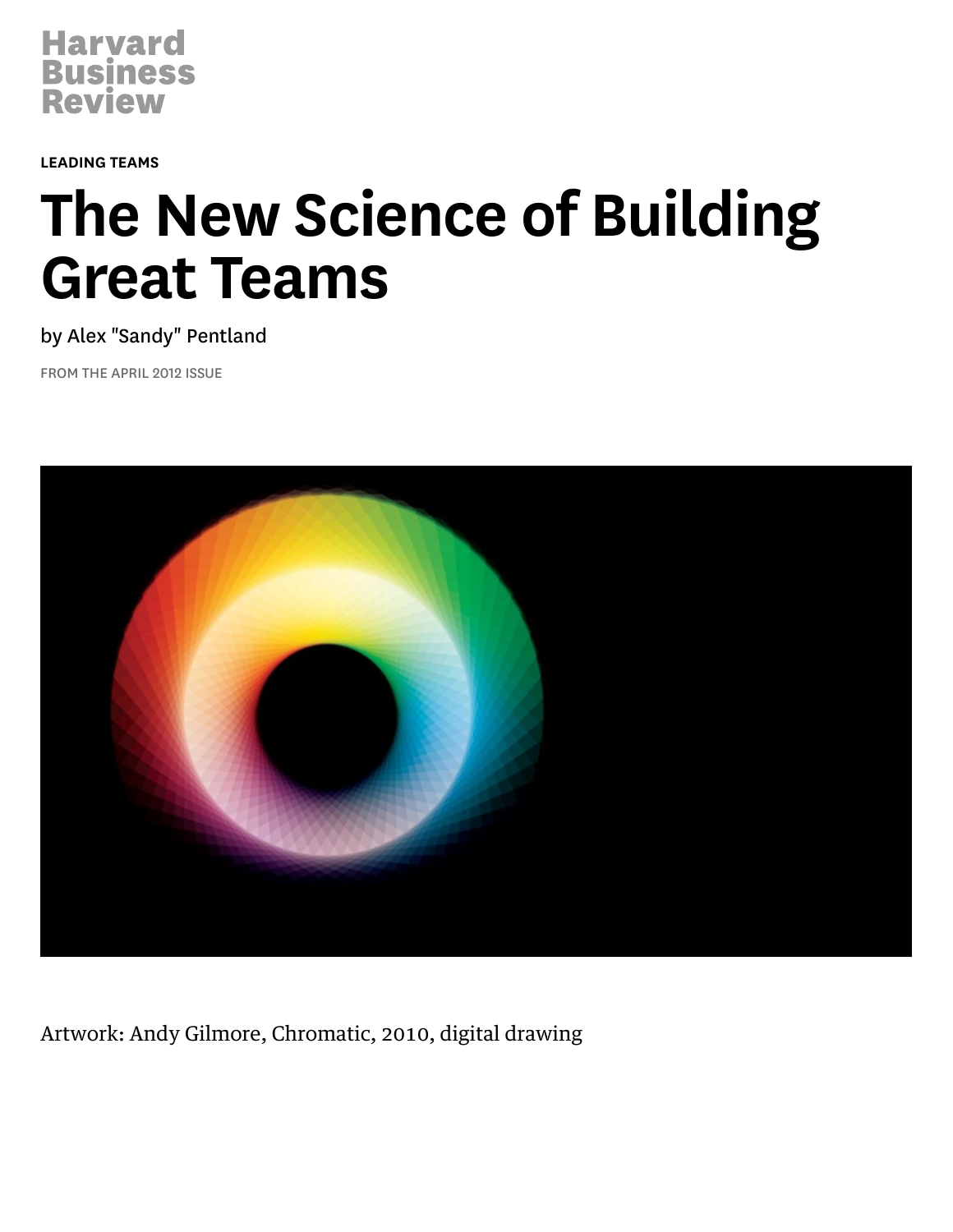If you were looking for teams to rig for success, a call center would be a good place to start. The skills required for call center work are easy to identify and hire for. The tasks involved are clear-cut and easy to monitor. Just about every aspect of team performance is easy to measure: number of issues resolved, customer satisfaction, average handling time (AHT, the golden standard of call center efficiency). And the list goes on.

Why, then, did the manager at a major bank's call center have such trouble figuring out why some of his teams got excellent results, while other, seemingly similar, teams struggled? Indeed, none of the metrics that poured in hinted at the reason for the performance gaps. This mystery reinforced his assumption that team building was an art, not a science.

The truth is quite the opposite. At MIT's Human Dynamics Laboratory, we have identified the elusive group dynamics that characterize high-performing teams—those blessed with the energy, creativity, and shared commitment to far surpass other teams. These dynamics are observable, quantifiable, and measurable. And, perhaps most important, teams can be taught how to strengthen them.

## Why Do Patterns of Communication Matter So Much?

It seems almost absurd that how we communicate could be so much more important to success than what we communicate.

Yet if we look at our evolutionary history, we can see that language is a relatively recent development and was most likely layered upon older signals that communicated dominance, interest, and emotions among humans. Today these ancient patterns

# Looking for the "It Factor"

When we set out to document the behavior of teams that "click," we noticed we could sense a buzz in a team even if we didn't understand what the members were talking about. That suggested that the key to high performance lay not in the content of a team's discussions but in the manner in which it was communicating. Yet little of the research on team building had focused on communication. Suspecting it might be crucial, we decided to examine it more deeply.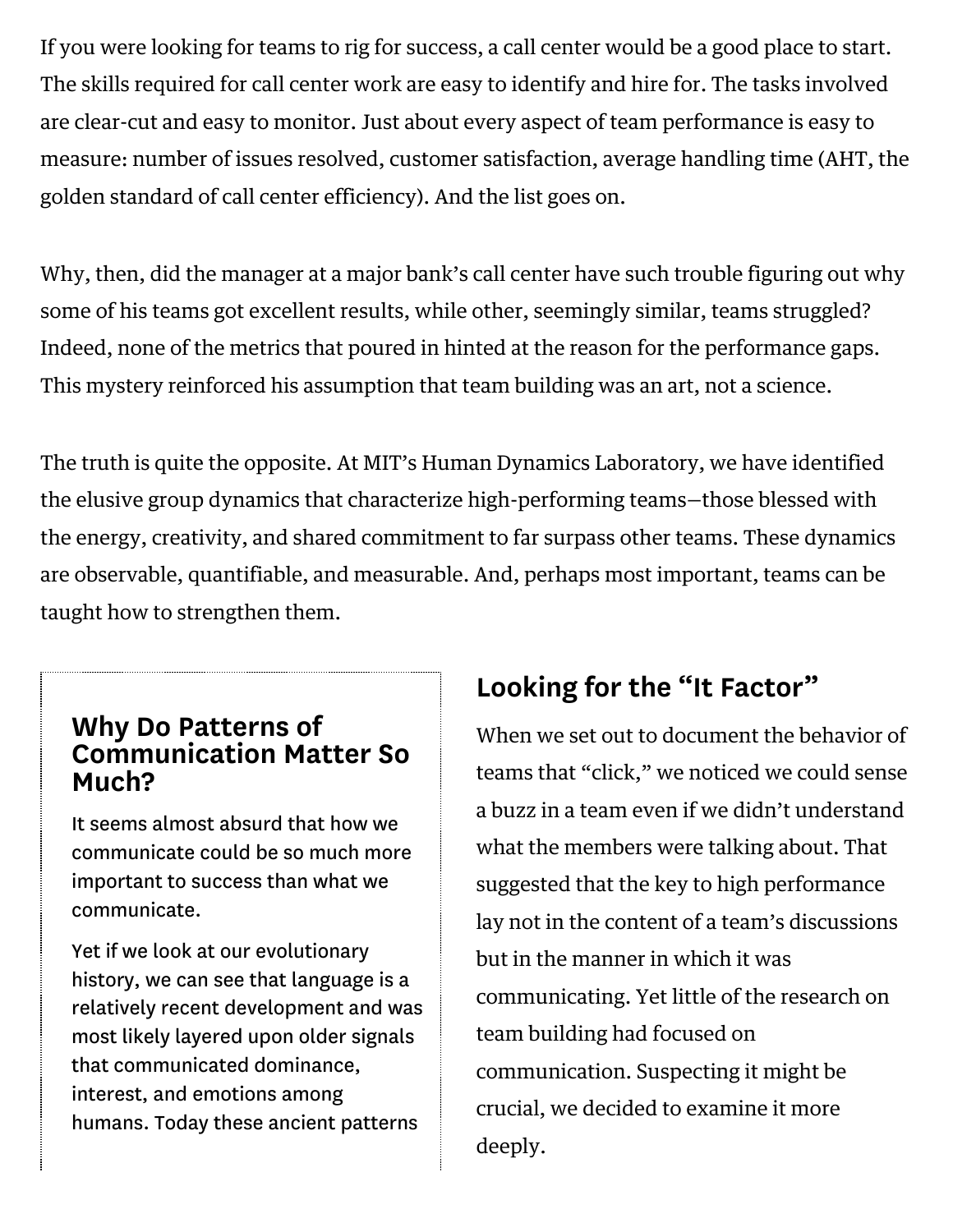of communication still shape how we make decisions and coordinate work among ourselves.

Consider how early man may have approached problem solving. One can imagine humans sitting around a campfire (as a team) making suggestions, relating observations, and indicating interest or approval with head nods, gestures, or vocal signals. If some people failed to contribute or to signal their level of interest or approval, then the group members had less information and weaker judgment, and so were more likely to go hungry.

For our studies, we looked across a diverse set of industries to find workplaces that had similar teams with varying performance. Ultimately, our research included innovation teams, post-op wards in hospitals, customerfacing teams in banks, backroom operations teams, and call center teams, among others.

We equipped all the members of those teams with electronic badges that collected data on their individual communication behavior tone of voice, body language, whom they talked to and how much, and more. With remarkable consistency, the data confirmed that communication indeed plays a critical role in building successful teams. In fact,

we've found patterns of communication to be the most important predictor of a team's success. Not only that, but they are as significant as all the other factors—individual intelligence, personality, skill, and the substance of discussions—combined.

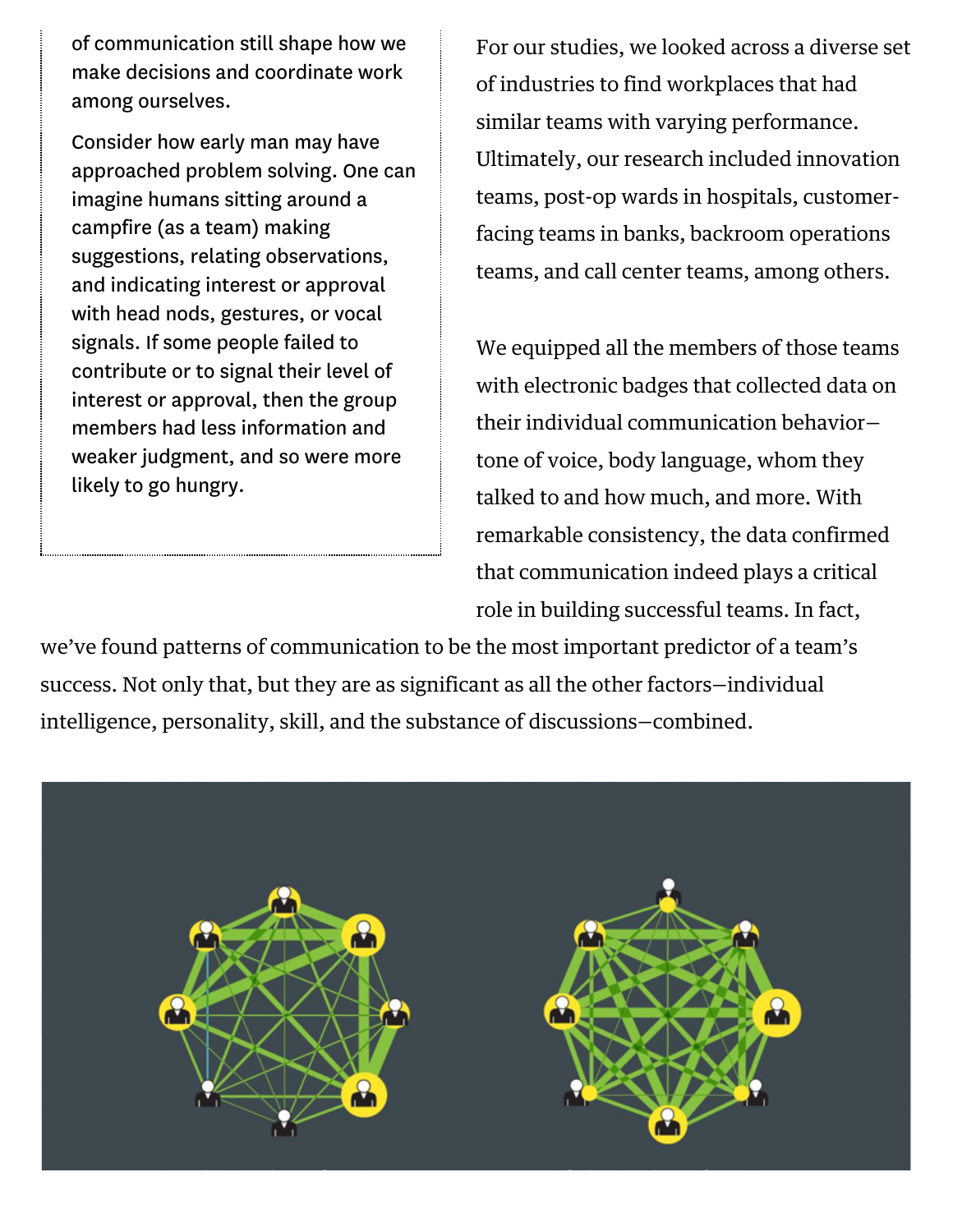#### **PLAY** 6:08

Patterns of communication, for example, explained why performance varied so widely among the seemingly identical teams in that bank's call center. Several teams there wore our badges for six weeks. When my fellow researchers (my colleagues at Sociometric Solutions—Taemie Kim, Daniel Olguin, and Ben Waber) and I analyzed the data collected, we found that the best predictors of productivity were a team's energy and engagement outside formal meetings. Together those two factors explained one-third of the variations in dollar productivity among groups.

Drawing on that insight, we advised the center's manager to revise the employees' coffee break schedule so that everyone on a team took a break at the same time. That would allow people more time to socialize with their teammates, away from their workstations. Though the suggestion flew in the face of standard efficiency practices, the manager was baffled and desperate, so he tried it. And it worked: AHT fell by more than 20% among lowerperforming teams and decreased by 8% overall at the call center. Now the manager is changing the break schedule at all 10 of the bank's call centers (which employ a total of 25,000 people) and is forecasting \$15 million a year in productivity increases. He has also seen employee satisfaction at call centers rise, sometimes by more than 10%.

Any company, no matter how large, has the potential to achieve this same kind of transformation. Firms now can obtain the tools and data they need to accurately dissect and engineer high performance. Building great teams has become a science. Here's how it works.

## Overcoming the Limits of Observation

When we sense esprit de corps, that perception doesn't come out of the blue; it's the result of our innate ability to process the hundreds of complex communication cues that we constantly send and receive.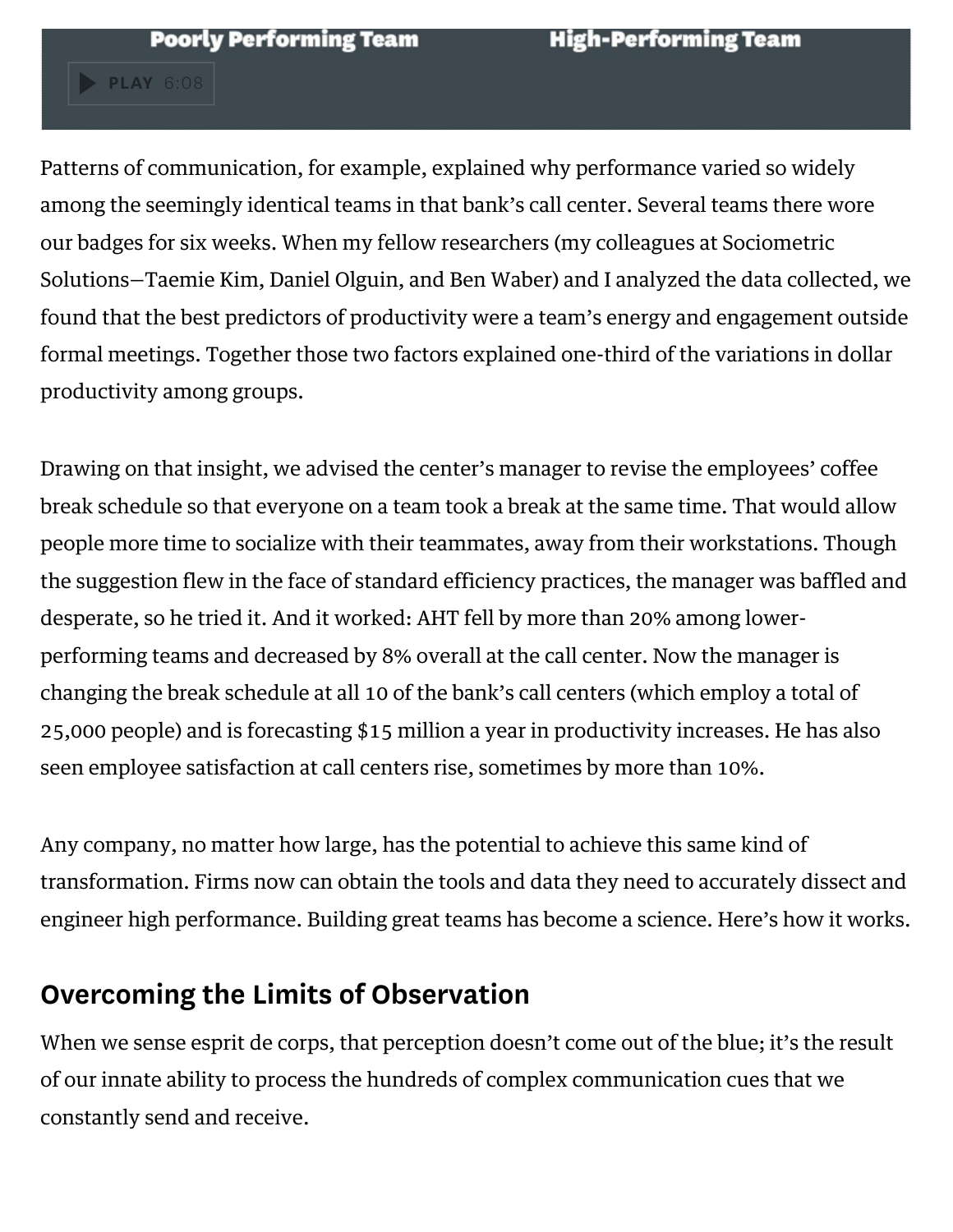But until recently we had never been able to objectively record such cues as data that we could then mine to understand why teams click. Mere observation simply couldn't capture every nuance of human behavior across an entire team. What we had, then, was only a strong sense of the things—good leadership and followership, palpable shared commitment, a terrific brainstorming session—that made a team greater than the sum of its parts.

Recent advances in wireless and sensor technology, though, have helped us overcome those limitations, allowing us to measure that ineffable "It factor." The badges developed at my lab at MIT are in their seventh version. They generate more than 100 data points a minute and work unobtrusively enough that we're confident we're capturing natural behavior. (We've documented a period of adjustment to the badges: Early on, people appear to be aware of them and act unnaturally, but the effect dissipates, usually within an hour.) We've deployed them in 21 organizations over the past seven years, measuring the communication patterns of about 2,500 people, sometimes for six weeks at a time.

#### BY THE SAME AUTHOR

 $\Box$  [SAVE](https://hbr.org/2012/04/the-new-science-of-building-great-teams#)  $\Box$  [SHARE](https://hbr.org/2012/04/the-new-science-of-building-great-teams#)

[Beyond the Echo Chamber](https://hbr.org/2013/11/beyond-the-echo-chamber/ar/1) DECISION MAKING FEATURE by Alex "Sandy" Pentland

Anyone can become a good decision maker by seeking out a wide range of new people and ideas.

With the data we've collected, we've mapped the communication behaviors of large numbers of people as they go about their lives, at an unprecedented level of detail. The badges produce "sociometrics," or measures of how people interact—such as what tone of voice they use; whether they face one

another; how much they gesture; how much they talk, listen, and interrupt; and even their levels of extroversion and empathy. By comparing data gathered from all the individuals on a team with performance data, we can identify the communication patterns that make for successful teamwork.

Those patterns vary little, regardless of the type of team and its goal—be it a call center team striving for efficiency, an innovation team at a pharmaceutical company looking for new product ideas, or a senior management team hoping to improve its leadership. Productive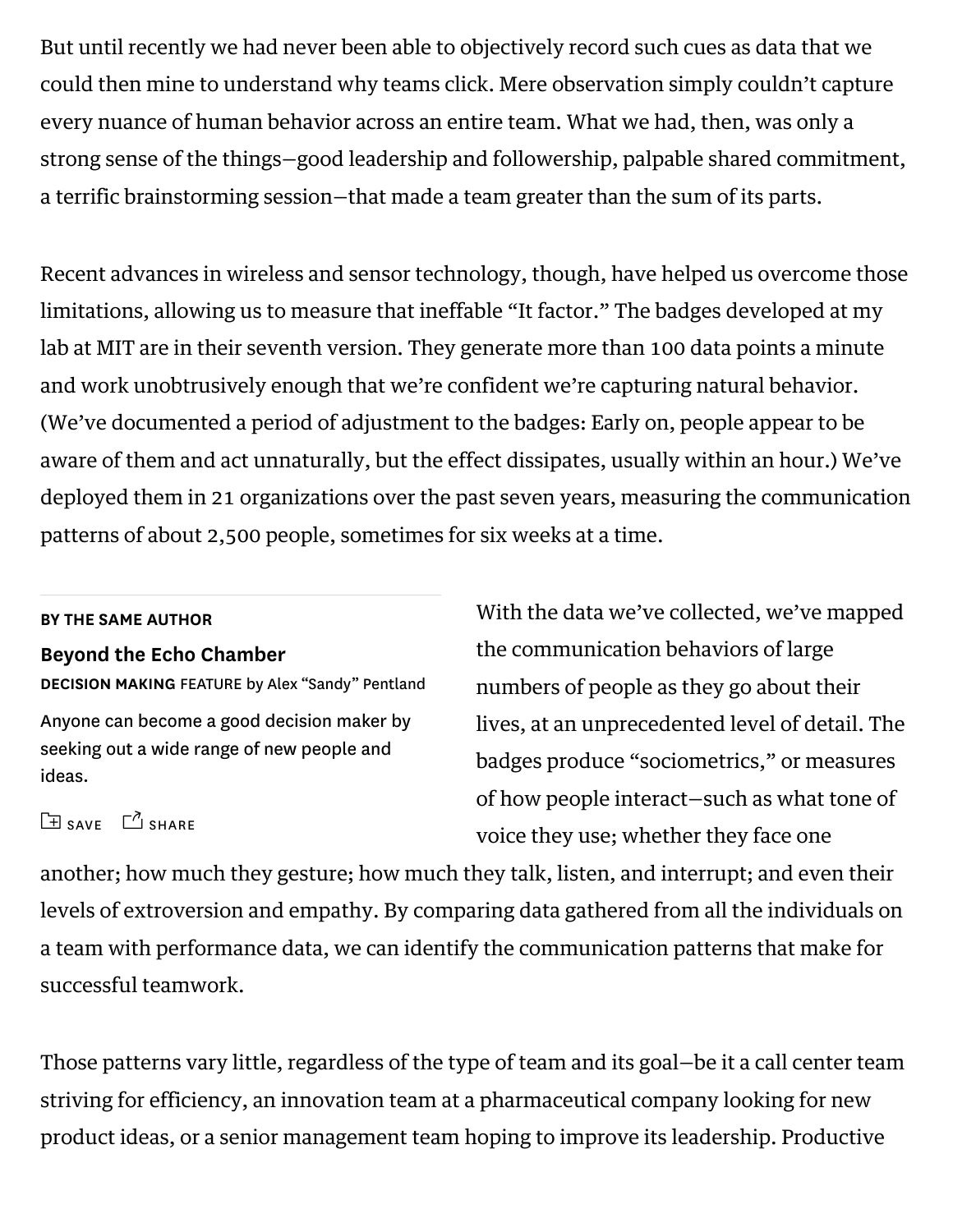teams have certain data signatures, and they're so consistent that we can predict a team's success simply by looking at the data—without ever meeting its members.

# Just by looking at the sociometric data, we've been able to foretell which teams will win a business plan contest.

We've been able to foretell, for example, which teams will win a business plan contest, solely on the basis of data collected from team members wearing badges at a cocktail reception. (See ["Defend Your Research: We Can Measure the Power of Charisma,"](https://hbr.org/2010/01/defend-your-research-we-can-measure-the-power-of-charisma/ar/1) HBR January–February 2010.) We've predicted the financial results that teams making investments would achieve, just on the basis of data collected during their negotiations. We can see in the data when team members will report that they've had a "productive" or "creative" day.

The data also reveal, at a higher level, that successful teams share several defining characteristics:

1. Everyone on the team talks and listens in roughly equal measure, keeping contributions short and sweet.

2. Members face one another, and their conversations and gestures are energetic.

3. Members connect directly with one another—not just with the team leader.

4. Members carry on back-channel or side conversations within the team.

5. Members periodically break, go exploring outside the team, and bring information back.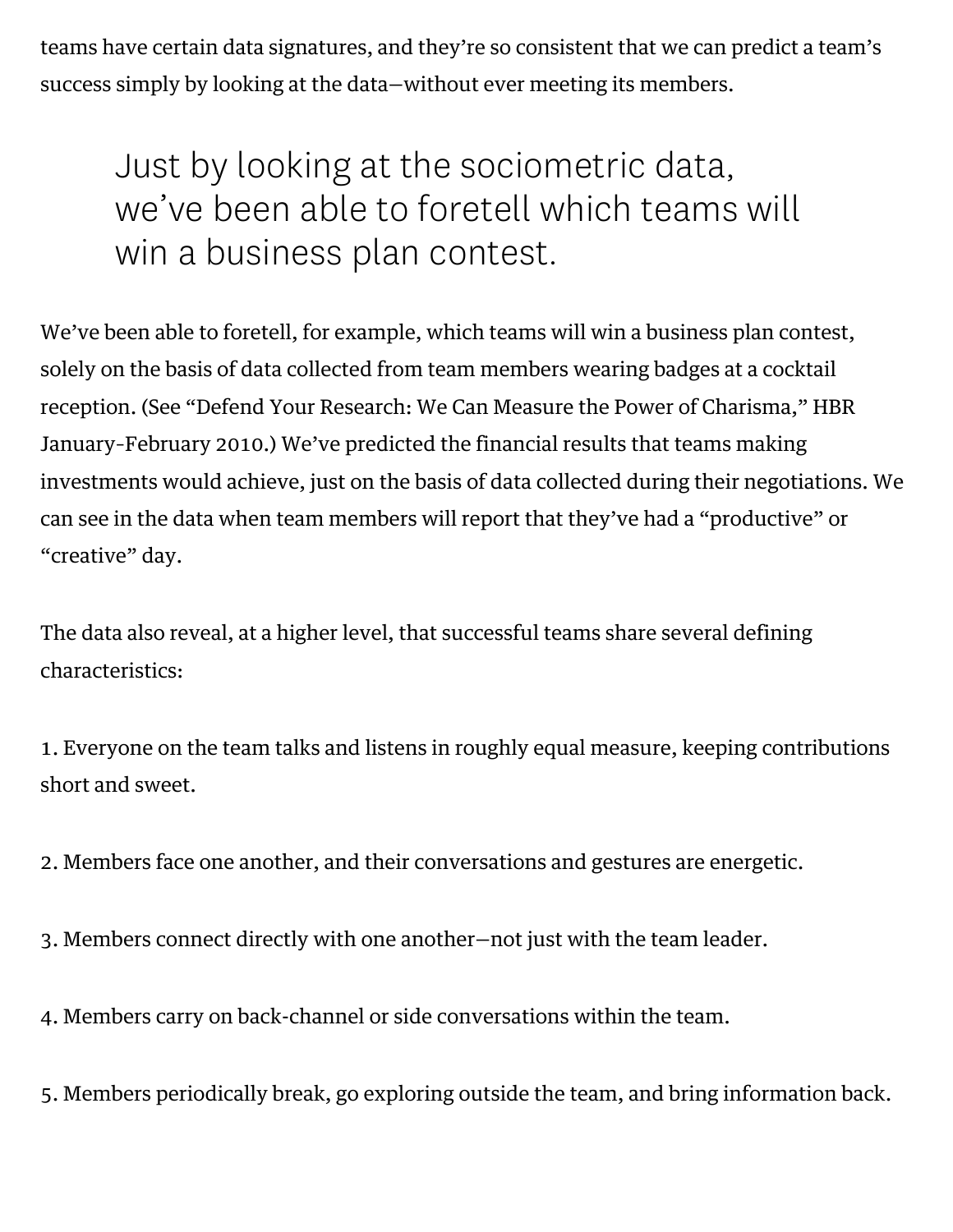The data also establish another surprising fact: Individual reasoning and talent contribute far less to team success than one might expect. The best way to build a great team is not to select individuals for their smarts or accomplishments but to learn how they communicate and to shape and guide the team so that it follows successful communication patterns.

# The Key Elements of Communication

In our research we identified three aspects of communication that affect team performance. The first is *energy,* which we measure by the number and the nature of exchanges among team members. A single exchange is defined as a comment and some acknowledgment—for example, a "yes" or a nod of the head. Normal conversations are often made up of many of these exchanges, and in a team setting more than one exchange may be going on at a time.

The most valuable form of communication is face-to-face. The next most valuable is by phone or videoconference, but with a caveat: Those technologies become less effective as more people participate in the call or conference. The least valuable forms of communication are e-mail and texting. (We collect data on those kinds of communication without using the badges. Still, the number of face-to-face exchanges alone provides a good rough measure of energy.) The number of exchanges engaged in, weighted for their value by type of communication, gives each team member an energy score, which is averaged with other members' results to create a team score.

#### FURTHER READING

[What Makes Teams Smarter? More Women](https://hbr.org/2011/06/defend-your-research-what-makes-a-team-smarter-more-women/ar/1) GENDER ARTICLE by Anita Woolley and Thomas W. Malone

If a group includes more women, its collective intelligence rises.

 $\boxed{+}$  [SAVE](https://hbr.org/2012/04/the-new-science-of-building-great-teams#)  $\boxed{^7}$  [SHARE](https://hbr.org/2012/04/the-new-science-of-building-great-teams#)

Energy levels within a team are not static. For instance, in my research group at MIT, we sometimes have meetings at which I update people on upcoming events, rule changes, and other administrative details. These meetings are invariably low energy. But when someone announces a new discovery in the

same group, excitement and energy skyrocket as all the members start talking to one another at once.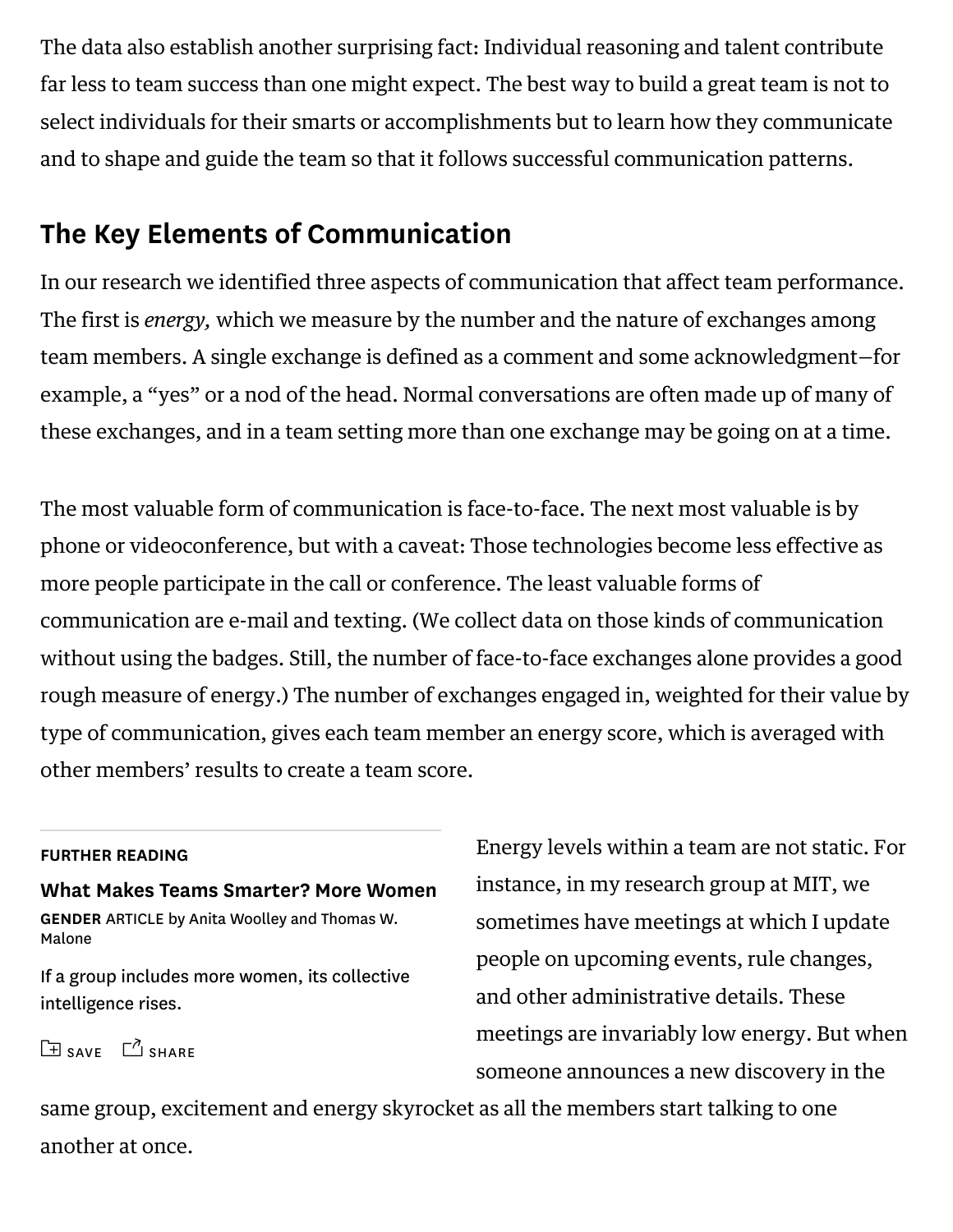The second important dimension of communication is *engagement,* which reflects the distribution of energy among team members. In a simple three-person team, engagement is a function of the average amount of energy between A and B, A and C, and B and C. If all members of a team have relatively equal and reasonably high energy with all other members, engagement is extremely strong. Teams that have clusters of members who engage in high-energy communication while other members do not participate don't perform as well. When we observed teams making investment decisions, for instance, the partially engaged teams made worse (less profitable) decisions than the fully engaged teams. This effect was particularly common in far-flung teams that talked mostly by telephone.

# The most valuable form of communication is face-to-face. E-mail and texting are the least valuable.

The third critical dimension, *exploration,* involves communication that members engage in outside their team. Exploration essentially is the energy between a team and the other teams it interacts with. Higher-performing teams seek more outside connections, we've found. We've also seen that scoring well on exploration is most important for creative teams, such as those responsible for innovation, which need fresh perspectives.

To measure exploration, we have to deploy badges more widely in an organization. We've done so in many settings, including the MIT Media Lab and a multinational company's marketing department, which comprised several teams dedicated to different functions.

Our data also show that exploration and engagement, while both good, don't easily coexist, because they require that the energy of team members be put to two different uses. Energy is a finite resource. The more that people devote to their own team (engagement), the less they have to use outside their team (exploration), and vice versa.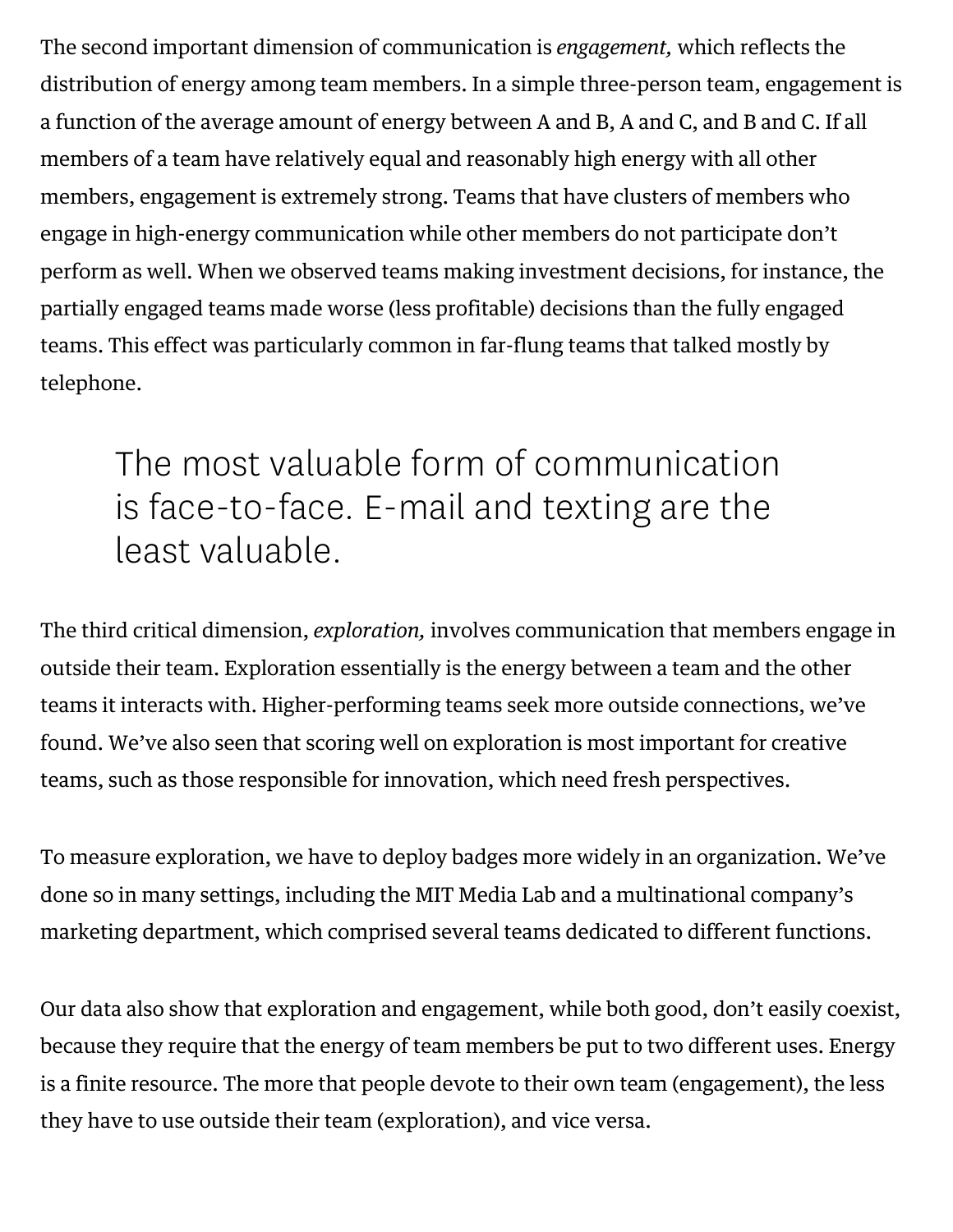But they must do both. Successful teams, especially successful creative teams, oscillate between exploration for discovery and engagement for integration of the ideas gathered from outside sources. At the MIT Media Lab, this pattern accounted for almost half of the differences in creative output of research groups. And in one industrial research lab we studied, it distinguished teams with high creativity from those with low creativity with almost 90% accuracy.

# Beyond Conventional Wisdom

A skeptic would argue that the points about energy, engagement, and exploration are blindingly obvious. But the data from our research improve on conventional wisdom. They add an unprecedented level of precision to our observations, quantify the key dynamics, and make them measurable to an extraordinary degree.

For example, we now know that 35% of the variation in a team's performance can be accounted for simply by the number of face-to-face exchanges among team members. We know as well that the "right" number of exchanges in a team is as many as dozens per working hour, but that going beyond that ideal number decreases performance. We can also state with certainty that in a typical high-performance team, members are listening or speaking to the whole group only about half the time, and when addressing the whole group, each team member speaks for only his or her fair share of time, using brief, to-thepoint statements. The other half of the time members are engaging in one-on-one conversations, which are usually quite short. It may seem illogical that all those side exchanges contribute to better performance, rather than distract a team, but the data prove otherwise.

The data we've collected on the importance of socializing not only build on conventional wisdom but sometimes upend it. Social time turns out to be deeply critical to team performance, often accounting for more than 50% of positive changes in communication patterns, even in a setting as efficiency-focused as a call center.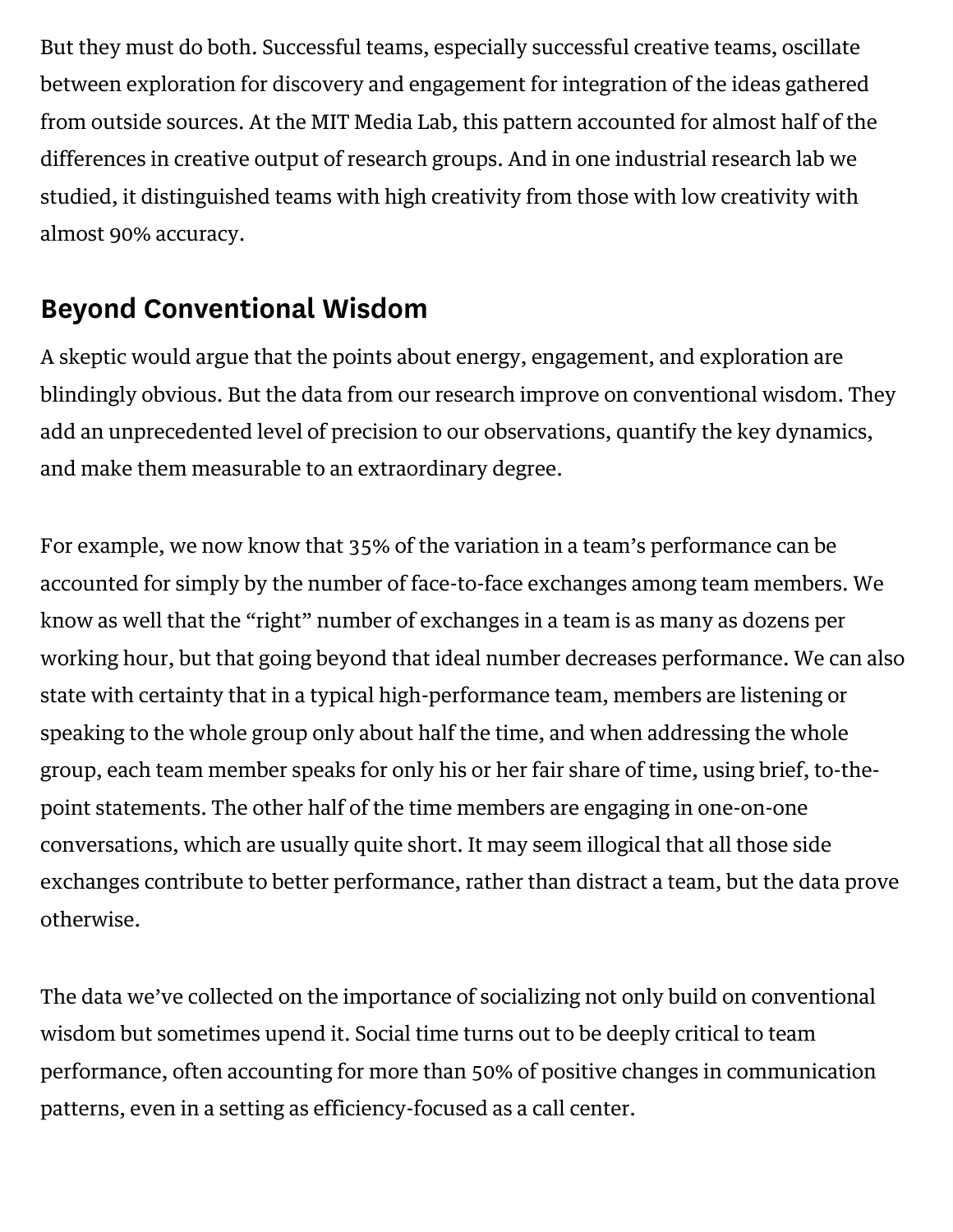Without the data there's simply no way to understand which dynamics drive successful teams. The managers of one young software company, for instance, thought they could promote better communication among employees by hosting "beer meets" and other events. But the badge data showed that these events had little or no effect. In contrast, the data revealed that making the tables in the company's lunchroom longer, so that strangers sat together, had a huge impact.

A similarly refined view of exploration has emerged in the data. Using fresh perspectives to improve performance is hardly a surprising idea; it's practically management canon. But our research shows that most companies don't do it the right way. Many organizations we've studied seek outside counsel repeatedly from the same sources and only at certain times (when building a business case, say, or doing a postmortem on a project). The bestperforming and most creative teams in our study, however, sought fresh perspectives constantly, from all other groups in (and some outside) the organization.

# How to Apply the Data

For management tasks that have long defied objective analysis, like team building, data can now provide a foundation on which to build better individual and team performance. This happens in three steps.

## Step 1: Visualization.

In raw form the data don't mean much to the teams being measured. An energy score of 0.5 may be good for an individual, for example, but descriptions of team dynamics that rely on statistical output are not particularly user-friendly. However, using the formulas we developed to calculate energy, engagement, and exploration, we can create maps of how a team is doing on those dimensions, visualizations that clearly convey the data and are instantly accessible to anyone. The maps starkly highlight weaknesses that teams may not have recognized. They identify low-energy, unengaged team members who, even in the visualization, look as if they're being ignored. (For examples, see the exhibit "Mapping Teamwork.")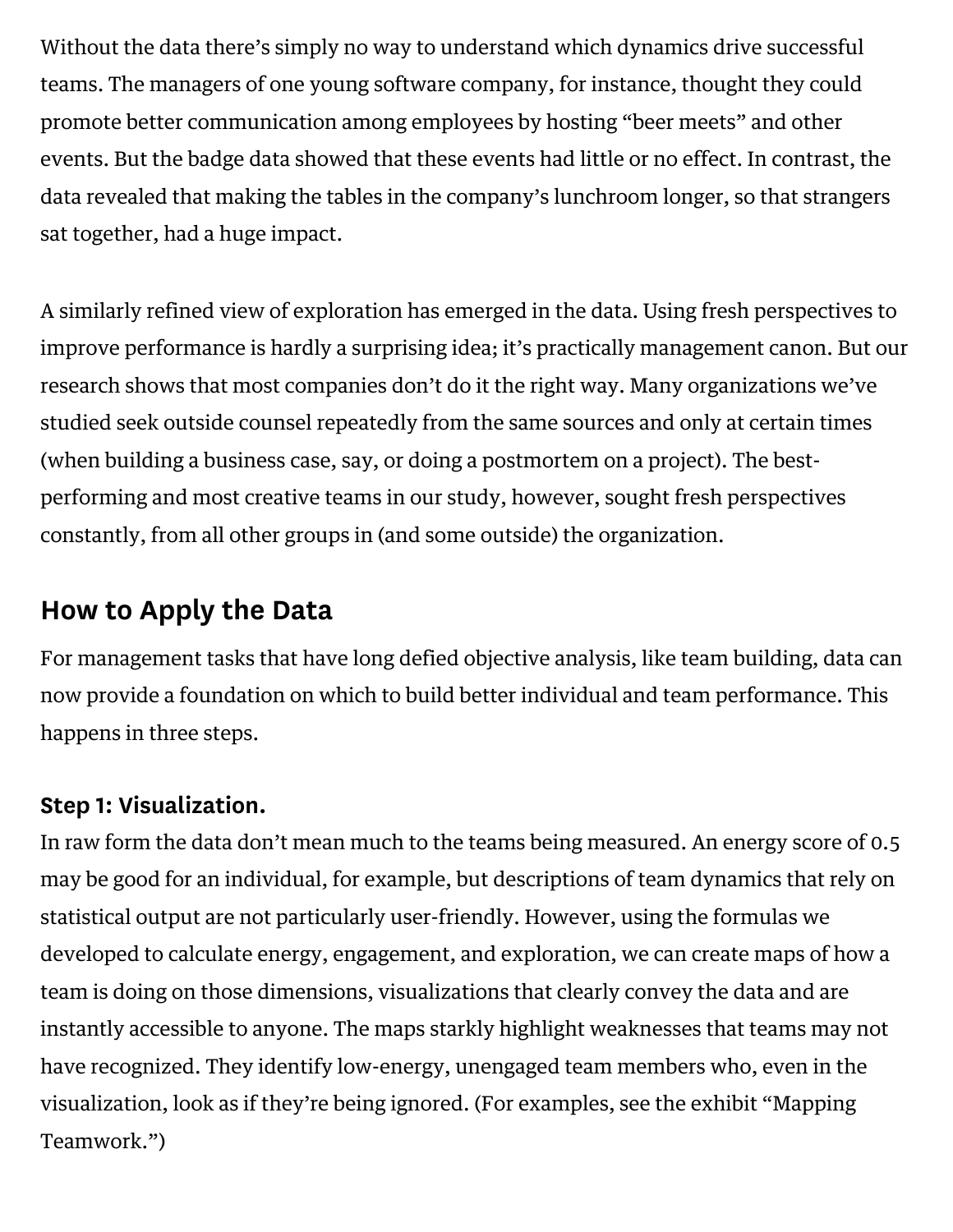## Mapping Teamwork

Concerned about uneven performance across its branches, a bank in Prague outfitted customer-facing teams with electronic sensors for six weeks. The first two maps below display data collected from one team of nine people over the course of different days, and the third illustrates data collected on interactions between management and all the teams.

By looking at the data, we unearthed a divide between teams at the "Soviet era" branches of the bank and teams at more modern facilities. Interestingly, at the Soviet-era branches, where poor team communication was the rule, communication outside teams was much higher, suggesting that those teams were desperately reaching out for answers to their problems. Teams at the modern facilities showed high energy and less need to explore outside. After seeing initial data, the bank's management published these dashboard displays for all the teams to see and also reorganized the teams so that they contained a mix of members from old and new branches. According to the bank, those measures helped improve the working culture within all the teams.

When we spot such people, we dig down into their individual badge data. Are they trying to contribute and being ignored or cut off? Do they cut others off and not listen, thereby discouraging colleagues from seeking their opinions? Do they communicate only with one other team member? Do they face other people in meetings or tend to hide from the group physically? Do they speak loudly enough? Perhaps the leader of a team is too dominant; it may be that she is doing most of the talking at meetings and needs to work on encouraging others to participate. Energy and engagement maps will make such problems clear. And once we know what they are, we can begin to fix them.

Exploration maps reveal patterns of communication across organizations. They can expose, for instance, whether a department's management is failing to engage with all its teams. Time-lapse views of engagement and exploration will show whether teams are effectively oscillating between those two activities. It's also possible to layer more detail into the visualizations. We can create maps that break out different types of communication among team members, to discover, for example, if teams are falling into counterproductive patterns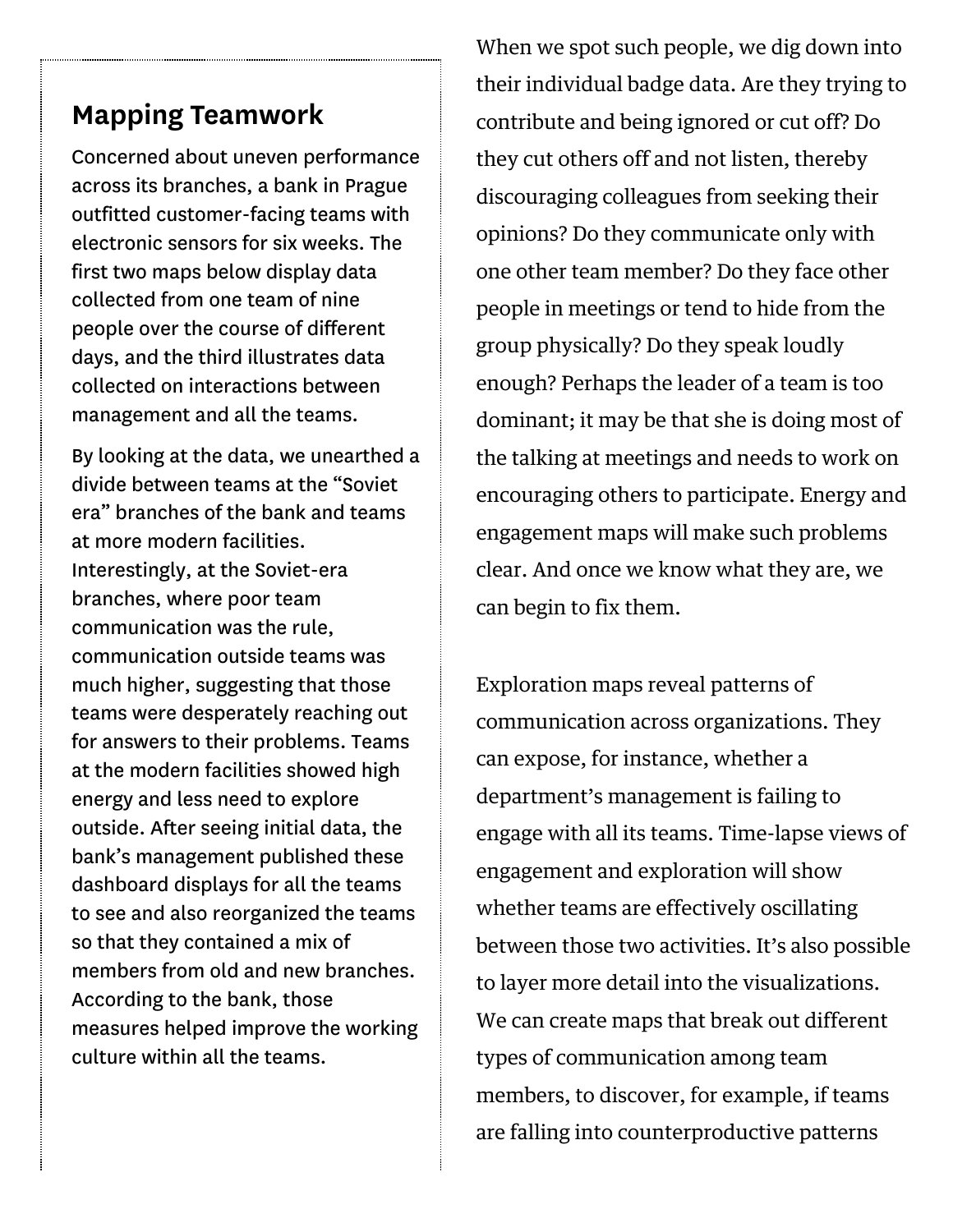

**HOW TEAM MEND**<br>TO A TEAM AS A V

To a TEM AS a Weidla<br>cone from a team<br>at a branch with poor customer fermice.<br>at a branch with poor customer service.<br>We can see that A, C, and E give off more<br>linearing than the rest of the team<br>does. A, B, and C contrib which a boss (C) issues commands while<br>his lieutenants (A and B) reinforce his directions. The three are a "team within<br>a team," and it's likely that the others feel they have no input. Often leaders are<br>shocked and embarrassed to see how ch they dominate a team and immemuch they dominate a team and imme-<br>diately try to change the pattern. Sharing<br>such a map with the team can make it<br>such a map with the team can make it<br>talk about their sense of the team's dys-<br>function, because data are



Exploration

## Engagement

ire group

Now THAME COMMUNICATE<br>With MAR AMOTHER<br>This may shows that management is<br>this may shows that management is<br>internal team energy in relatively low,<br>then it is ox. Energy and engagement can-<br>not be high when exploration is, This diagram shows that the same team's<br>engagement skewn heavily to the same shows the same site of the same<br>of the people (A, B, and C). G is making an effort to reach the decision makers,<br>but the team within the team is functioning organization, however, there<br>would be more exploration among all the<br>teams, and you'd see an arc between,<br>say, Teams 3 and 4, or Teams 5 and 9. A matter. This pattern is associated with lower performance because the team is not getting ideas or information from is not getting ideas or information from<br>many of its members, Leaders can use this map both to assess "invisible" team<br>members (how can they get them more members) (how can they get them more<br>involved 7 Are they the right time lapse view of all the teams' explora tion would show whether teams were or tion would show whether ceams were<br>clising between communication within<br>their own group (shown by the yellow<br>dots) and exploration with other teams<br>(shown by the green arcs). If they're not,<br>it could mean silo busting is n

such as shooting off e-mail when they need more face time. (For an example, see the exhibit "Mapping Communication over Time.")

#### Mapping Communication over Time

The maps below depict the communication patterns in a German bank's marketing department in the days leading up to and immediately following a major new product launch. The department had teams of four members each in customer service, sales, support, development, and management. Besides collecting data on in-person interactions with sociometric badges, we gathered email data to assess the balance between high-value face-to-face communication and lower-value digital messages.

We did not provide iterative feedback in this project, but if we had, by the end of week one, we would have pointed out three negative trends the group could have corrected: the invisibility of customer service, overreliance on e-mail, and highly uneven communication among groups. If these issues had been addressed, the problems with the product might have surfaced much earlier, and the responses to them would probably have improved.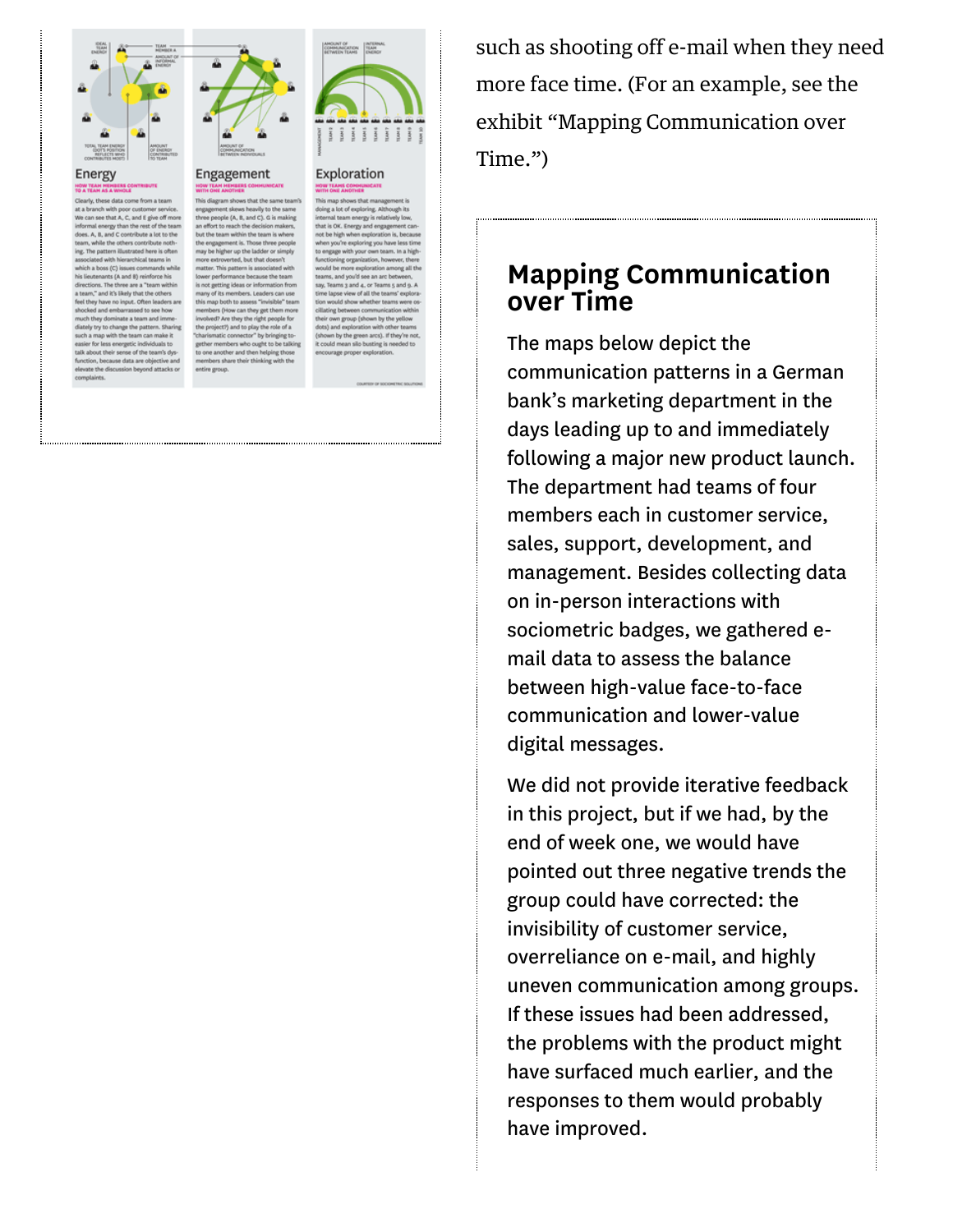

## Step 2: Training.

With maps of the data in hand, we can help teams improve performance through iterative visual feedback.

Work we did with a multicultural design team composed of both Japanese and American members offers a good example. (Visual data are especially effective at helping far-flung and multilingual groups, which face special communication challenges.) The team's maps (see the exhibit "Mapping Communication Improvement") showed that its communication was far too uneven. They highlighted that the Japanese members were initially reluctant to speak up, leaving the team both low energy and unengaged.

# Mapping Communication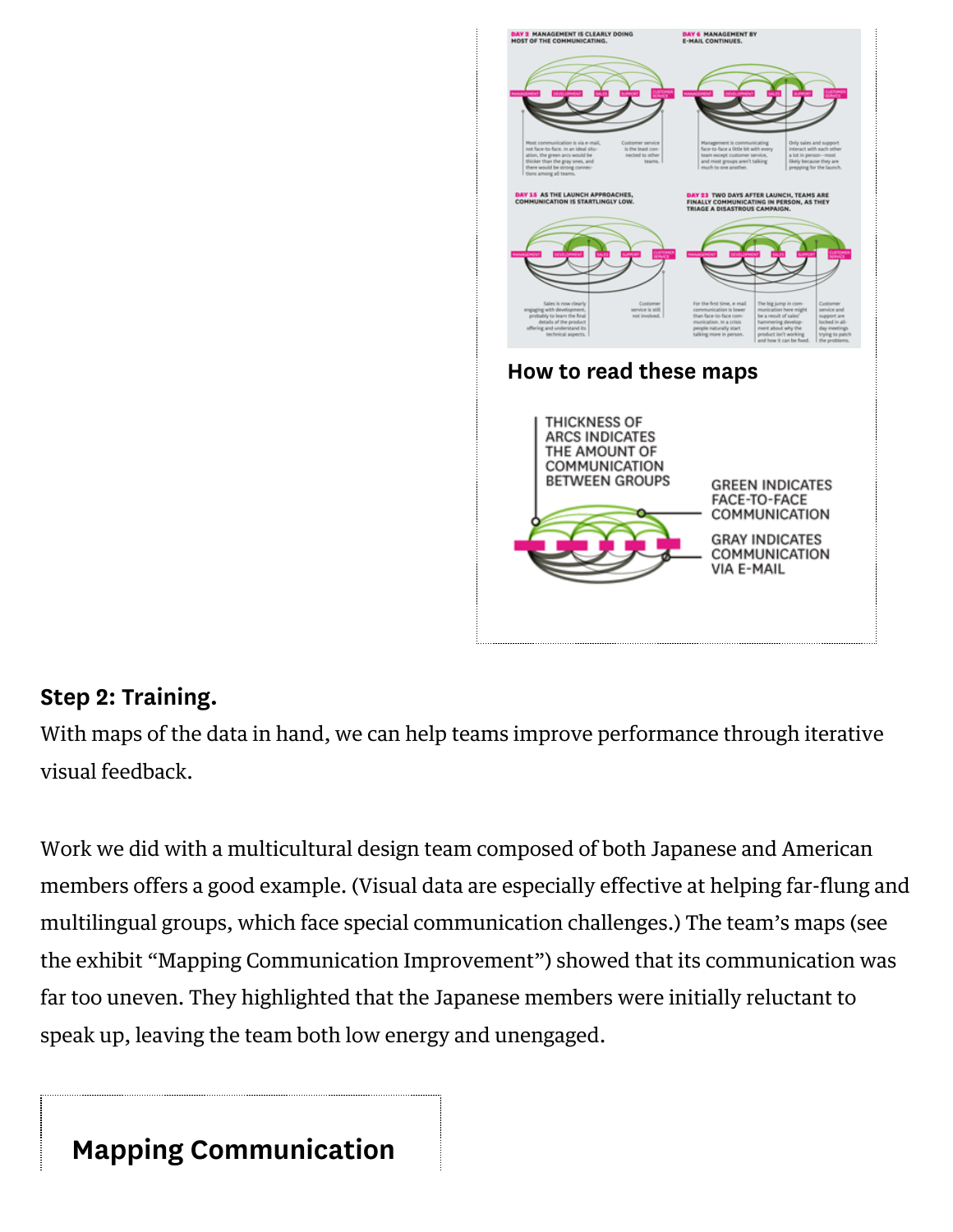## Improvement

Our data show that far-flung and mixed-language teams often struggle to gel. Distance plays a role: Electronic communication doesn't create the same energy and engagement that face-to-face communication does. Cultural norms play a role too. Visual feedback on communication patterns can help.

For one week we gathered data on a team composed of Japanese and Americans that were brainstorming a new design together in Japan. Each day the team was shown maps of its communication patterns and given simple guidance about what makes good communication (active but equal participation).

Day 1: The two Japanese team members (bottom and lower left) are not engaged, and a team within a team seems to have formed around the member at the top right.



Day 7: The team has improved remarkably. Not only are the Japanese members contributing more to energy and engagement (with the one at the

Every day for a week, we provided team members a visualization of that day's work, with some light interpretation of what we saw. (Keep in mind that we didn't know the substance of their work, just how they were interacting.) We also told them that the ideal visualization would show members contributing equally and more overall contributions. By day seven, the maps showed, the team's energy and engagement had improved vastly, especially for the two Japanese members, one of whom had become a driving force.

The notion that visual feedback helps people improve quickly shouldn't be surprising to anyone who has ever had a golf swing analyzed on video or watched himself deliver a speech. Now we have the visual tools to likewise improve teamwork through objective analysis.

#### Step 3: Fine-tuning performance.

We have seen that by using visualizations as a training tool, teams can quickly improve their patterns of communication. But does that translate to improved performance? Yes. The third and final step in using the badge data is to map energy and engagement against performance metrics. In the case of the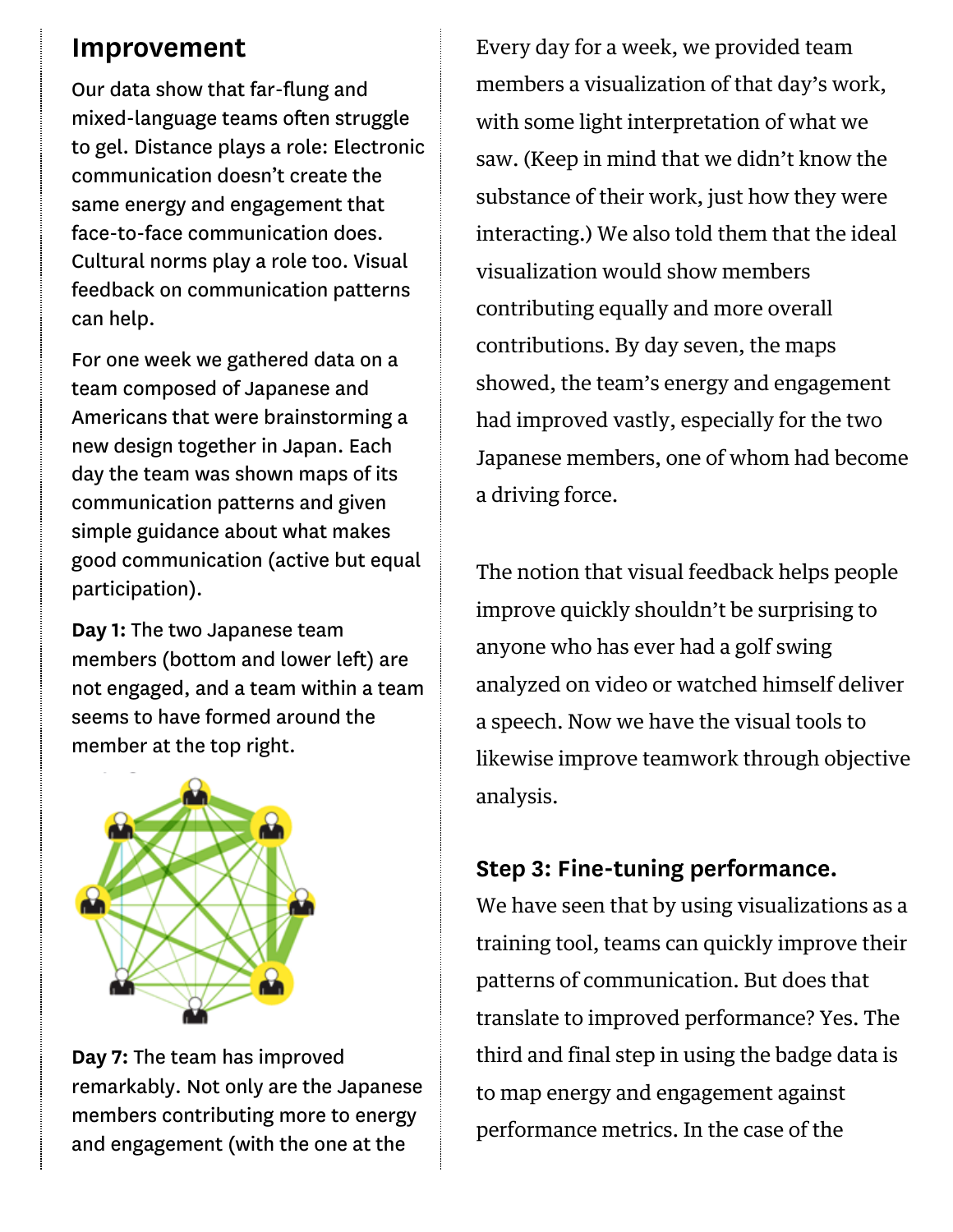bottom becoming a high-energy, highly engaged team member) but some of the Day 1 "dominators" (on the lower right, for example) have distributed their energy better.



Japanese-American team, for example, we mapped the improved communication patterns against the team's self-reported daily productivity. The closer the patterns came to those of our high-performance ideal, the higher productivity rose.

We've duplicated this result several times over, running similar feedback loops with teams aiming to be more creative and with executive teams looking for more cohesiveness. In every case the self-reporting on effectiveness mapped to the improved patterns of communication.

Through such maps, we often make important discoveries. One of the best examples comes from the bank's call center. For each team there, we mapped energy and engagement against average handling time (AHT), which we indicated with color. (See the exhibit "Mapping Communication Against Performance.") That map clearly showed that the most efficient work was done by high-energy, high-engagement teams. But surprisingly, it also showed that low-energy, low-engagement teams could outperform teams that were unbalanced—teams that had high energy and low engagement, or low energy and high engagement. The maps revealed that the manager needed to keep energy and engagement in balance as he worked to strengthen them.

## Mapping Communication Against Performance

Visualizations can be used to compare energy and engagement with established performance metrics. The

If a hard metric like AHT isn't available, we can map patterns against subjective measures. We have asked teams to rate their days on a scale of "creativity" or "frustration," for example, and then seen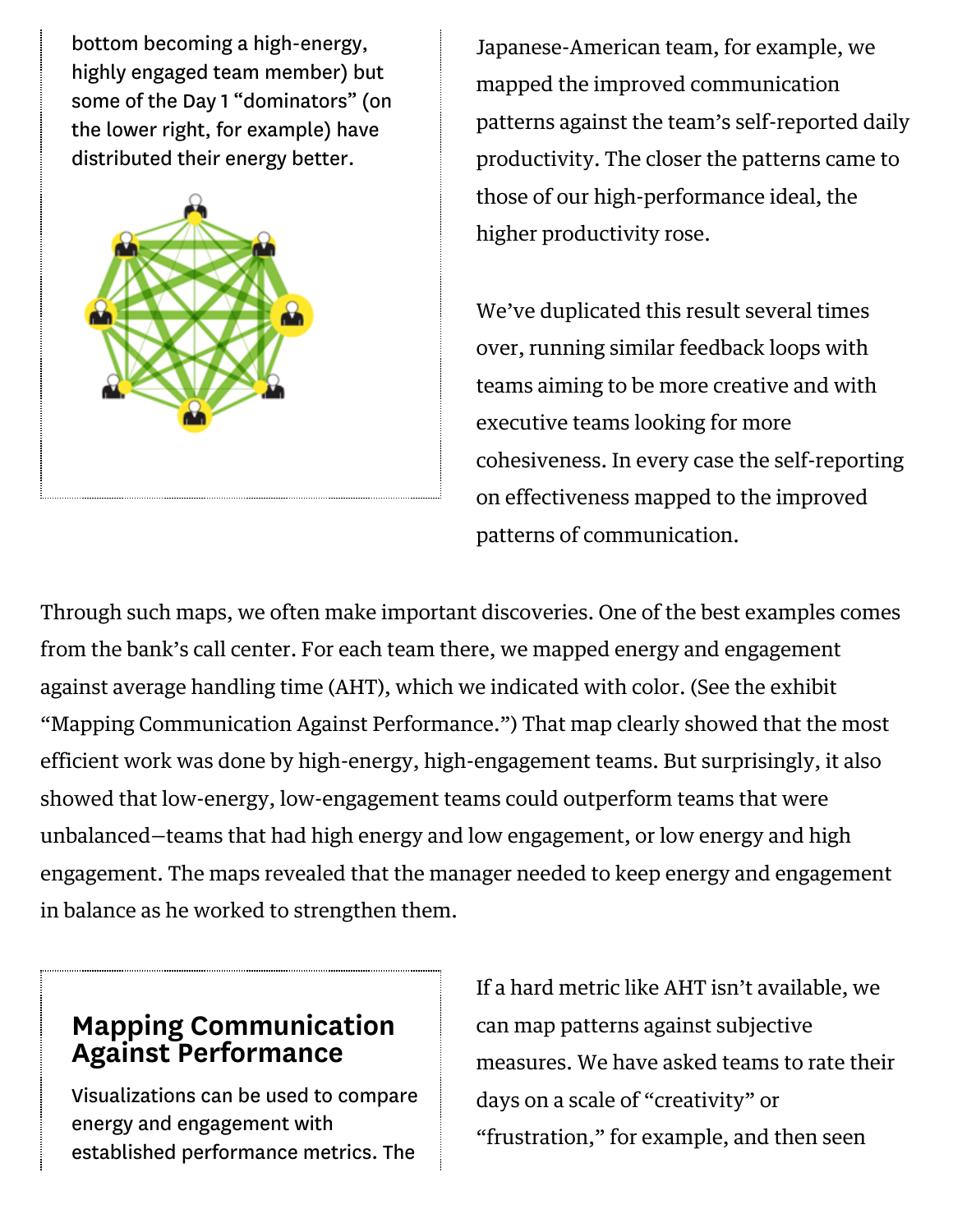map below plots the energy and engagement levels of several teams at a bank call center against the center's metric of efficiency, average handling time (AHT).

The expected team efficiency is based on a statistical analysis of actual team AHT scores over six weeks. Blue indicates high efficiency; red low efficiency. High-energy, highengagement teams are the most efficient, the map shows. But it also indicates that low-energy, lowengagement teams outperform teams that are out of balance, with high energy and low engagement, or low energy and high engagement. This means the call center manager can pull more than one lever to improve performance. Points A and B are equally efficient, for example, but reflect different combinations of energy and engagement.

The manager wanted to raise energy and engagement in lockstep. We suggested instituting a common coffee break for each team at the call center. This increased the number of interactions, especially informal ones, and raised the teams' energy levels. And because all team members took a break at once, interactions were evenly distributed, increasing engagement. When we mapped energy and engagement against AHT afterward, the results were clear: Efficiency in the center increased by 8%, on average, and by as much as 20% for the worst-performing teams.

which patterns are associated with highly creative or frustrating days. Teams often describe this feedback as "a revelation."

#### Successful tactics.

The obvious question at this point is, Once I recognize I need to improve energy and engagement, how do I go about doing it? What are the best techniques for moving those measurements?

Simple approaches such as reorganizing office space and seating are effective. So is setting a personal example—when a manager himself actively encourages even participation and conducts more face-to-face communication. Policy changes can improve teams, too. Eschewing Robert's Rules of Order, for example, is a great way to promote change. In some cases, switching out team members and bringing in new blood may be the best way to improve the energy and engagement of the team, though we've found that this is often unnecessary. Most people, given feedback, can learn to interrupt less, say, or to face other people, or to listen more actively. Leaders should use the data to force change within their teams.

The ideal team player.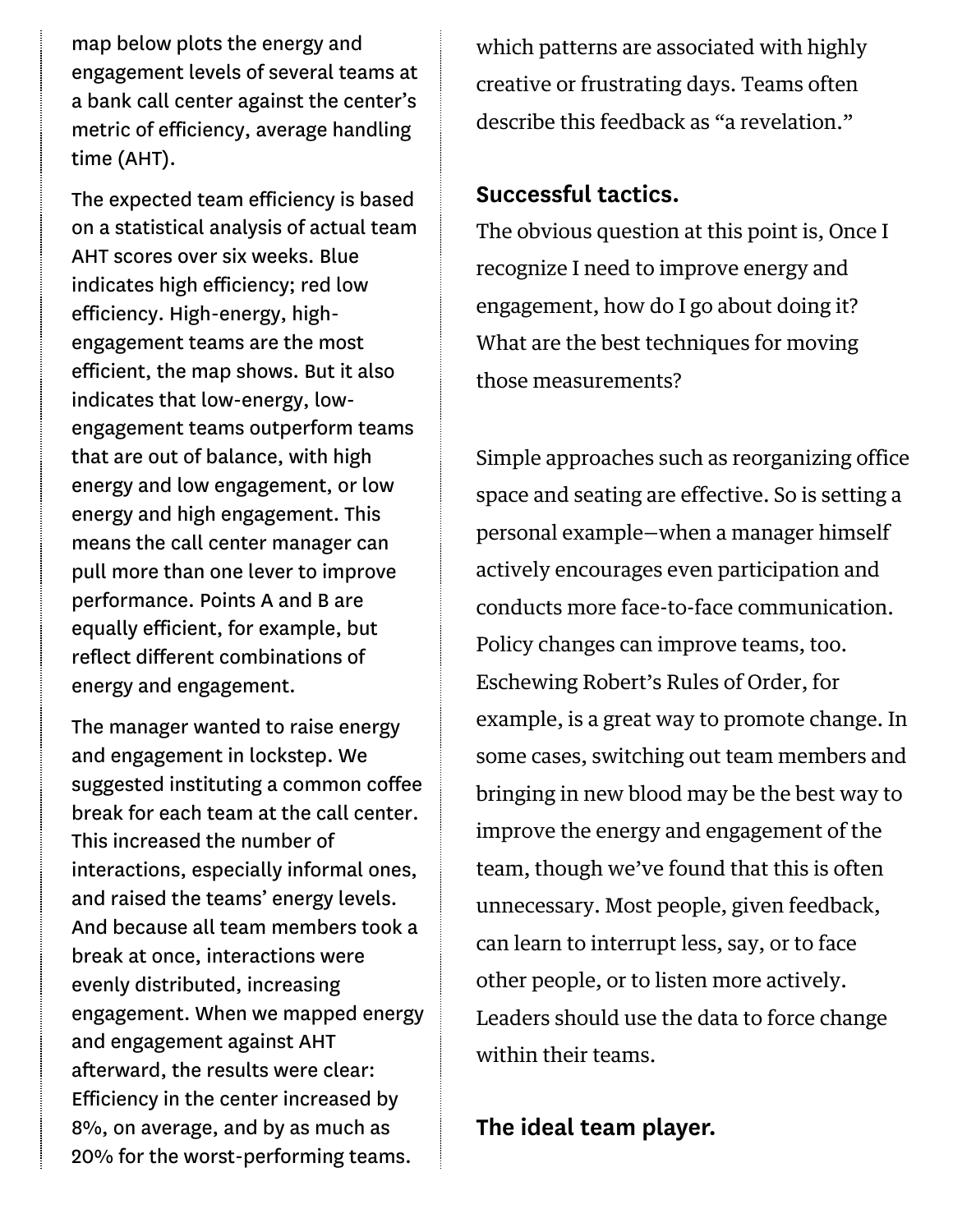

We can also measure individuals against an ideal. In both productivity-focused and creativity-focused teams, we have discovered the data signature of what we consider the best type of team member. Some might call these individuals "natural leaders." We call them "charismatic connectors." Badge data show that these people circulate actively, engaging people in short, high-energy

conversations. They are democratic with their time—communicating with everyone equally and making sure all team members get a chance to contribute. They're not necessarily extroverts, although they feel comfortable approaching other people. They listen as much as or more than they talk and are usually very engaged with whomever they're listening to. We call it "energized but focused listening."

#### THIS ARTICLE ALSO APPEARS IN:



The best team players also connect their teammates with one another and spread ideas around. And they are appropriately exploratory, seeking ideas from outside the group but not at the expense of group engagement. In a study of executives attending an intensive one-week executive education class at MIT, we found that the more of these charismatic connectors a team

had, the more successful it was. Team building is indeed a science, but it's young and evolving. Now that we've established patterns of communication as the single most important thing to measure when gauging the effectiveness of a group, we can begin to refine the data and processes to create more-sophisticated measurements, dig deeper into the analysis, and develop new tools that sharpen our view of team member types and team types.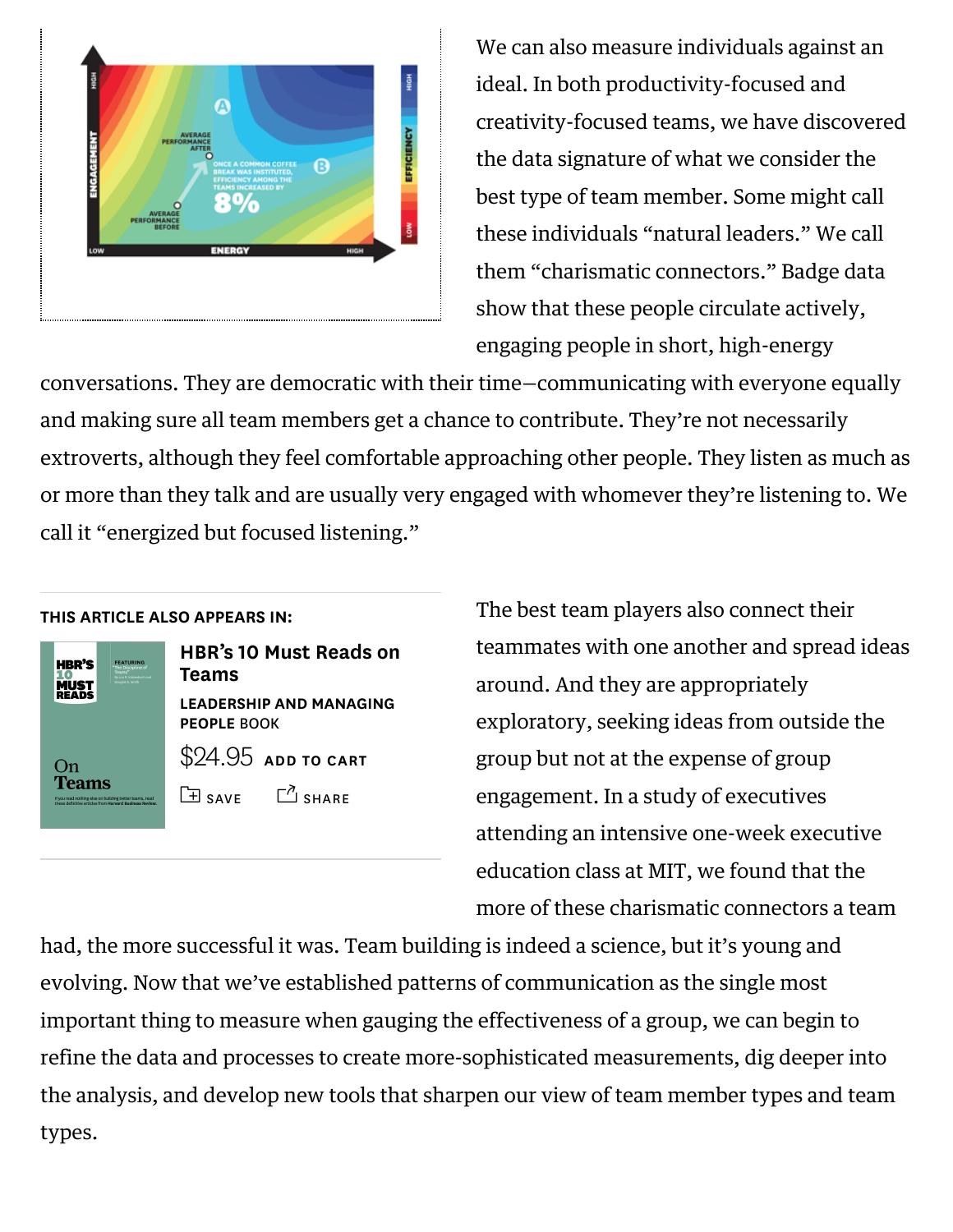The sensors that enable this science are evolving as well. As they enter their seventh generation, they're becoming as small and unobtrusive as traditional ID badges, while the amount and types of data they can collect are increasing. We've begun to experiment with apps that present teams and their leaders with real-time feedback on group communications. And the applications for the sensors are expanding beyond the team to include an ever-broader set of situations.

We imagine a company's entire staff wearing badges over an extended period of time, creating "big data" in which we'd find the patterns for everything from team building to leadership to negotiations to performance reviews. We imagine changing the nature of the space we work in, and maybe even the tools we use to communicate, on the basis of the data. We believe we can vastly improve long-distance work and cross-cultural teams, which are so crucial in a global economy, by learning their patterns and adjusting them. We are beginning to create what I call the "God's-eye view" of the organization. But spiritual as that may sound, this view is rooted in evidence and data. It is an amazing view, and it will change how organizations work.

A version of this article appeared in the [April 2012](https://hbr.org/archive-toc/BR1204) issue of Harvard Business Review.

Alex "Sandy" Pentland is the director of MIT's Human Dynamics Laboratory and the MIT Media Lab Entrepreneurship Program.

This article is about [LEADING TEAMS](https://hbr.org/topic/leading-teams)

 $(\texttt{+})$  follow this topic

Related Topics: [COMMUNICATION](https://hbr.org/topic/communication) | [DATA](https://hbr.org/topic/data)